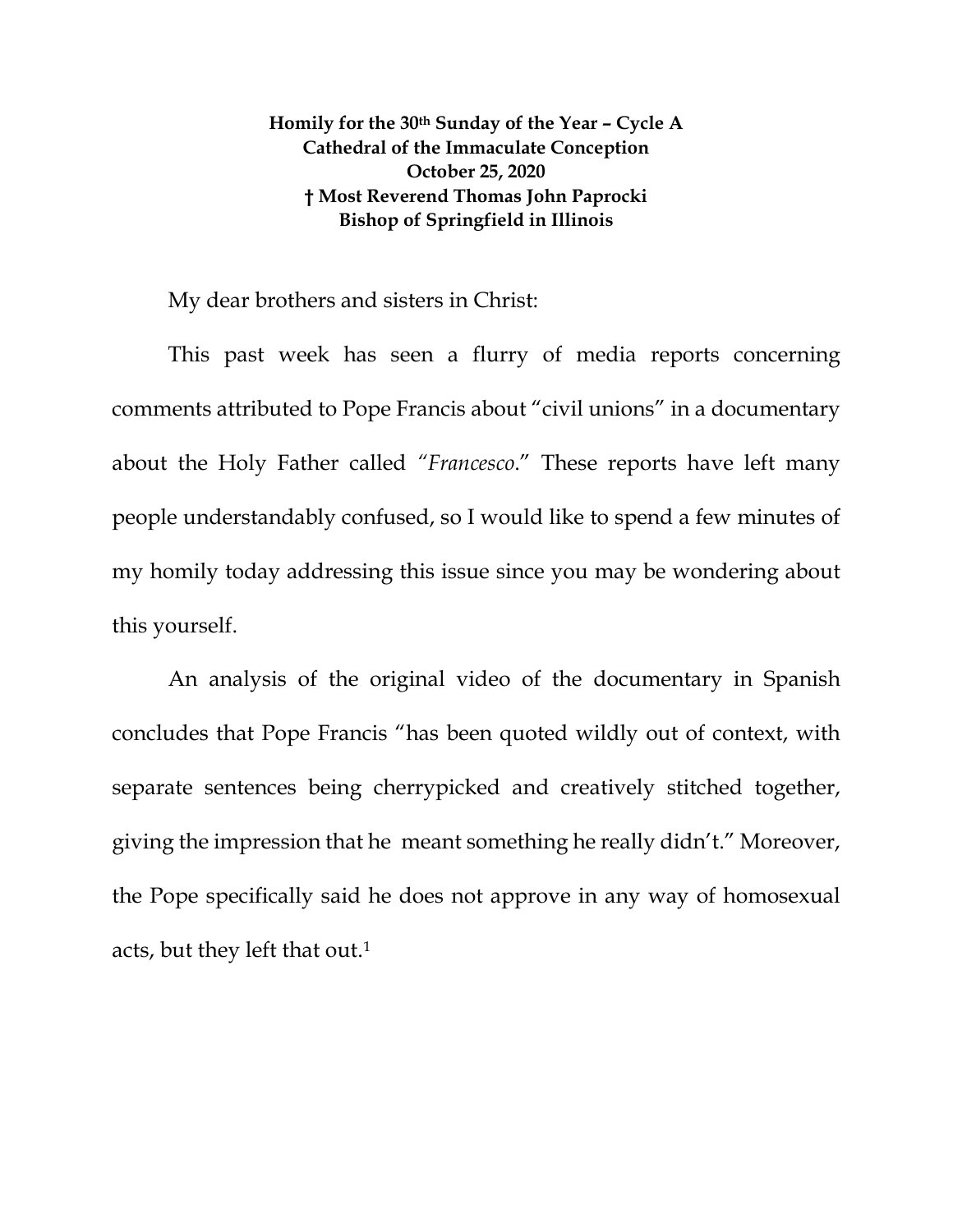Along those same lines, another analysis by a Spanish-speaking priest said, "It is clear the context in Spanish means something else than what the media is saying." For example, the phrase used by Pope Francis in Spanish is "*convivencia civil*," which is translated more accurately "civil coexistence" or "living together" rather than "civil union," which has a different connotation in English as a secular version of marriage.[2](#page-6-1)

Here is the statement that I issued in response to inquiries from the media:

Based on what has been reported, it appears that the Holy Father is reminding the Catholic faithful of our duty not to alienate or discriminate against people with same-sex attraction. It is also clear Pope Francis is not changing, nor can he change, the Catholic Church's teaching that marriage is reserved for one man and one woman and that any form of sexual activity outside of marriage is sinful. We have seen a pattern of media quotes by the Holy Father being taken out of context and used to suggest a change in Church teaching, so we have learned not to put too much stock in an interview quote.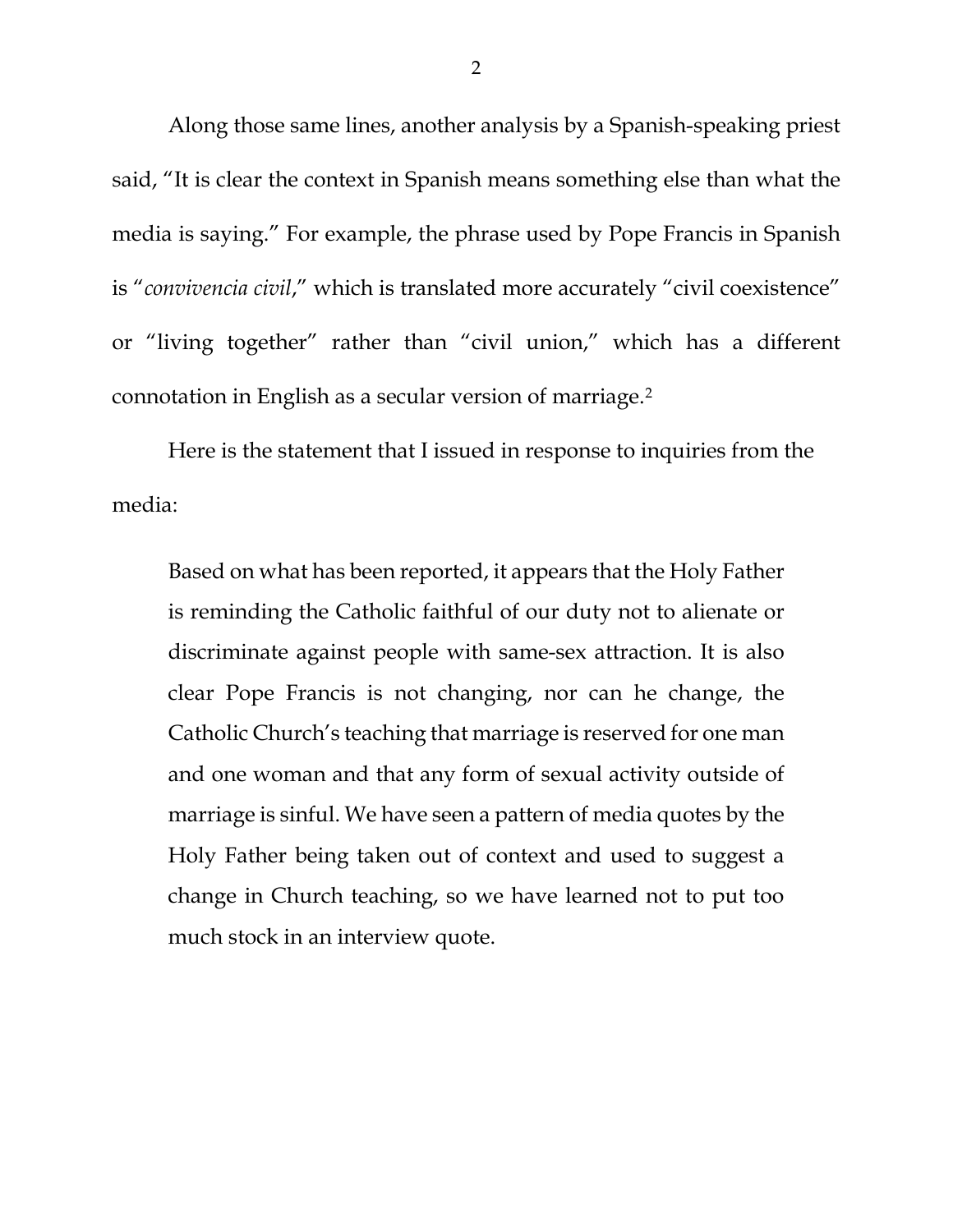So what does the Catholic Church officially teach about civil unions?

The official teaching was prepared by then-Cardinal Joseph Ratzinger as Prefect of the Congregation of the Doctrine of the Faith and approved and ordered published by Pope St. John Paul II, in an Audience of March 28, 2003. It is contained in a document called, "Considerations Regarding Proposals to Give Legal Recognition to Unions Between Homosexual Persons." It is not a coincidence, I am sure, that it was promulgated on June 3, 2003, the Memorial of St. Charles Lwanga and his Companions, known as the Martyrs of Uganda, who died rather than submit to the homosexual demands of the King.

Section three of the document presents "Arguments From Reason Against Legal Recognition of Homosexual Unions." In this section, arguments are made from the order of right reason, from the biological and anthropological order, from the social order, and the from the legal order.

The conclusion of this official teaching document summarizes the issue very well, which I quote as follows:

The Church teaches that respect for homosexual persons cannot lead in any way to approval of homosexual behavior or to legal recognition of homosexual unions. The common good requires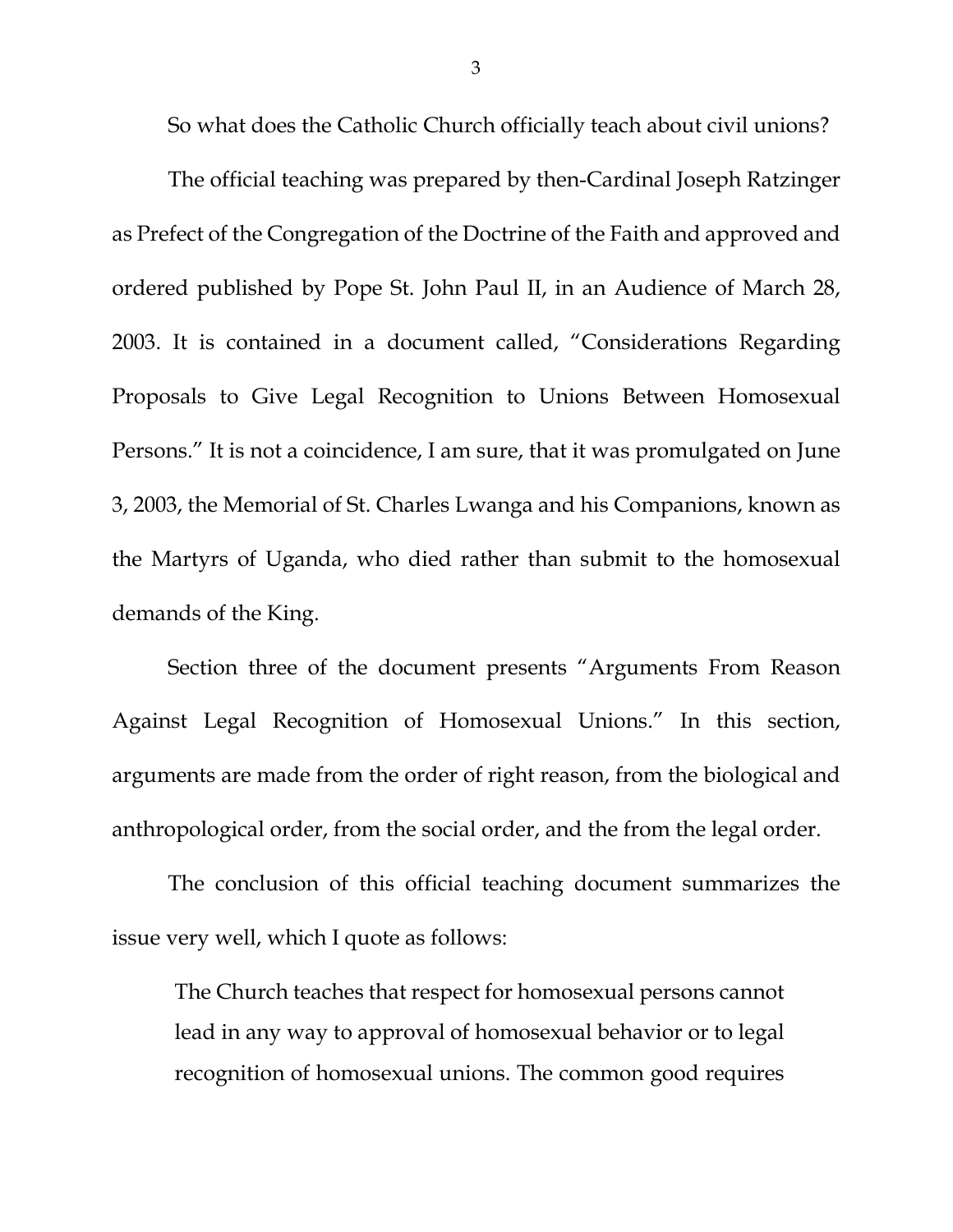that laws recognize, promote and protect marriage as the basis of the family, the primary unit of society. Legal recognition of homosexual unions or placing them on the same level as marriage would mean not only the approval of deviant behavior, with the consequence of making it a model in presentday society, but would also obscure basic values which belong to the common inheritance of humanity. The Church cannot fail to defend these values, for the good of men and women and for the good of society itself.[3](#page-6-2)

This remains the official teaching of the Church, and as I have said on previous occasions, the Pope does not change official teaching in airplane press conferences or media interviews. Moreover, since the teaching about the intrinsic grave sinfulness of homosexual acts is a matter of divine law, not even the Pope can change it. The Pope knows that well, and so that is why he said he does not approve in any way of homosexual acts.

The culture of western society today spreads many falsehoods about same-sex attraction and uses euphemisms to deceive people about its true reality, offering phrases such as "marriage equality" and arguing that people who love each other should be able to marry each other, even if they are of the same sex. Of course, it does not take much to see through such false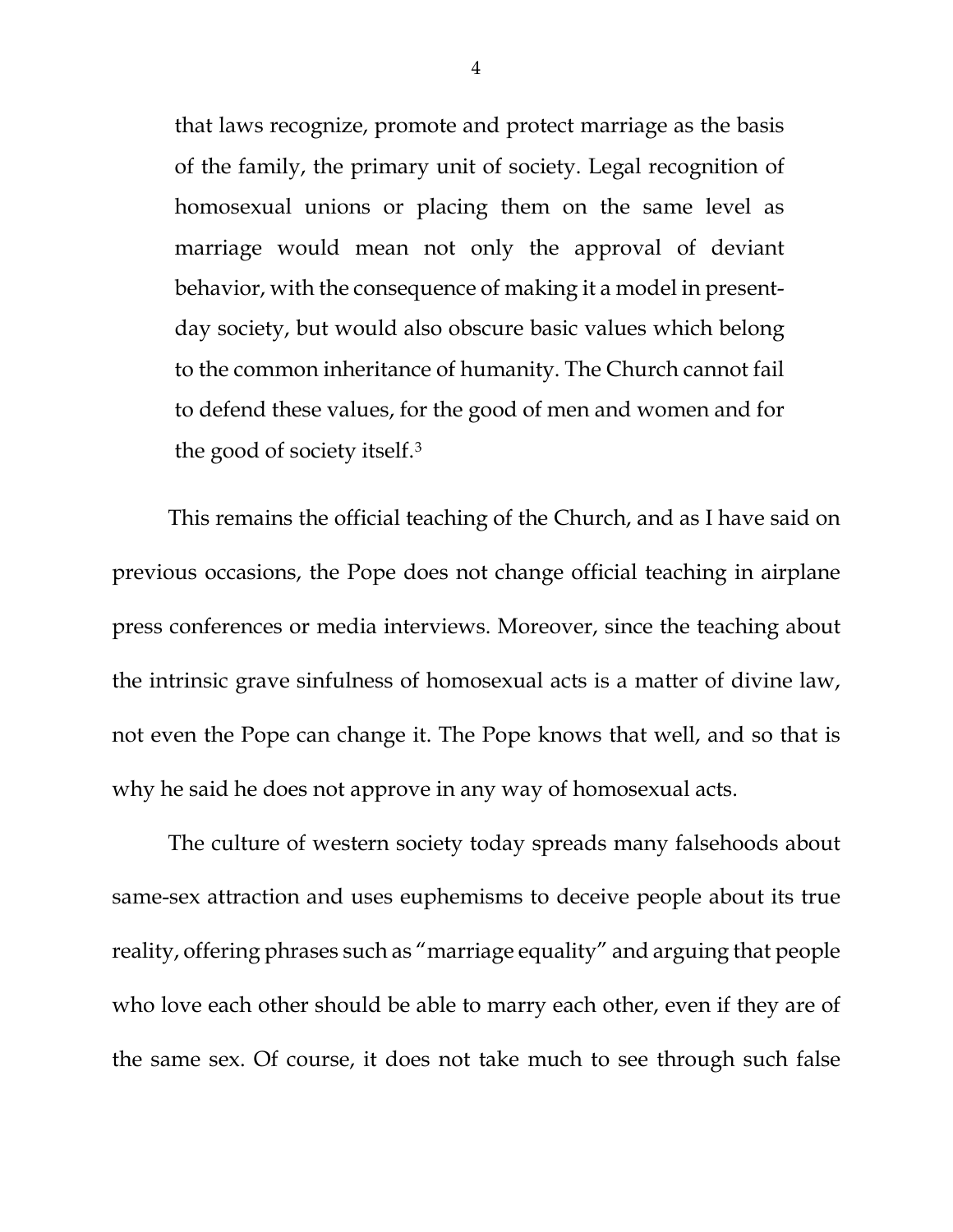illusions. Siblings should love each other, but brothers and sisters cannot marry each other. Parents should love their children, but they do not marry them. Yes, we are called to love, but to love as Jesus taught us.

In today's Gospel (Mt 22:34-40) Jesus says the greatest commandment is a twofold commandment of love: love of God and love of neighbor. Judaism believed that, in addition to the Torah, Moses also received from God 613 oral laws: 248 were positive ones while 365 were negative. Rabbis frequently debated about which of these 613 commandments was the most important. In today's Gospel, a "scholar of the law" (a scribe) tests Jesus regarding which law is the greatest.

Jesus answers by first quoting Deuteronomy 6:5. Almost every Jew would know this verse by heart. Many rabbis would agree with Jesus that the totality of love stipulated by this version lies at the very center of the law. Judaism saw the Torah (law) as a unified whole, including heart, soul, and mind. It also required putting this love into concrete practice. This reflects what Judaism means by covenant fidelity, which includes willing and doing.

The second is like it. Jesus was not asked for a second-place commandment. Nevertheless, he quotes Leviticus 19:18, which declares that one should love one's neighbor as oneself. Jesus then makes it very clear that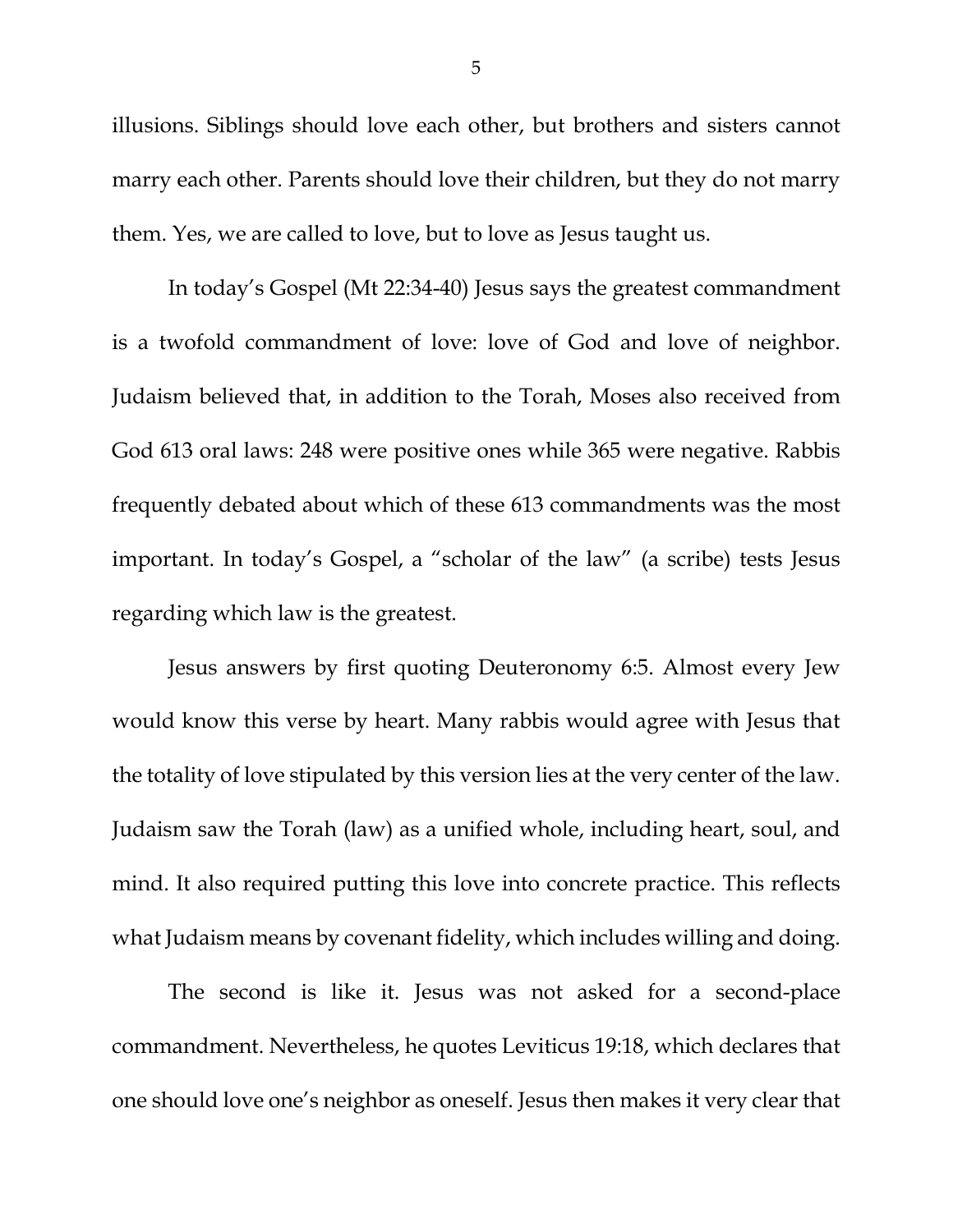this additional commandment is not a second choice but is equal to the first. Again, no Jew would argue with Jesus against the importance of loving one's neighbor as oneself. If Jesus manifests any originality here, it might be in his combining Deuteronomy 6:5 with Leviticus 19:18, seeing them as one—and the greatest commandment.

Earlier in St. Matthew's Gospel, (Matt 5:17), Jesus makes it clear that he has come not to do away with the law and the prophets but rather to fulfill them. Obviously, some people felt that Jesus fulfilled the law and the prophets; their observance is now surpassed by his teaching. Nothing could be further from the truth. If anything, the law and the prophets are even more important now. Their importance stems from the fact that they flow from the greatest commandment as Jesus has just articulated it. This is solid orthodoxy—both for the Judaism of Jesus' time and for the members of the Christian community today.

As we heard in our second reading today, St. Paul's teachings on love to the Thessalonians (1 Thes 1:5c-10) came down much to this point: clear out all the idols, everything that takes up your heart, trust, time, or love, and give it entirely to God, and to those God calls you to love.

6